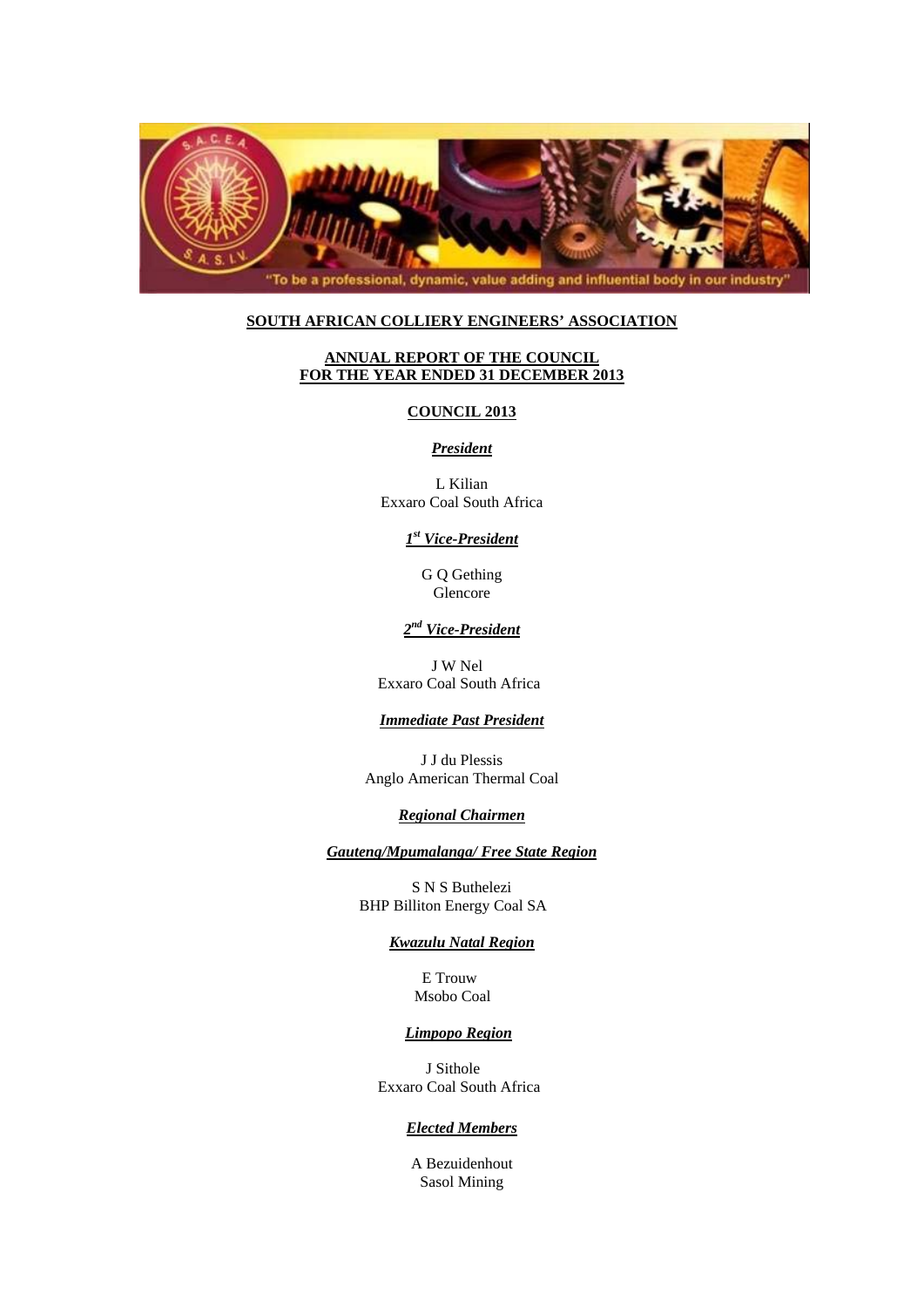L D Botha Sasol Mining

Z A Botha FLSmidth (Pty) Ltd

C S Booyens Anglo American Thermal Coal (Co-Opted)

J S Buckle Coal Mine Management Services

> J Diedericks Glencore

P E Mojalefa Anglo American Thermal Coal

> M Munzhelele Sasol Mining (Co-Opted)

P S Redlinghuys BHP Billiton Energy Coal South Africa

> J Prinsloo Ledjadia Coal (Co-Opted)

T Subermoney Sasol Mining

M E Thuesen Anglo American Thermal Coal

> L D Turvey Total Coal South Africa

> > W Wolmarans Sasol Mining (Co-Opted)

> > > H Zwart Consultant

# *Secretary*

Mr S J Orchardson Association Secretary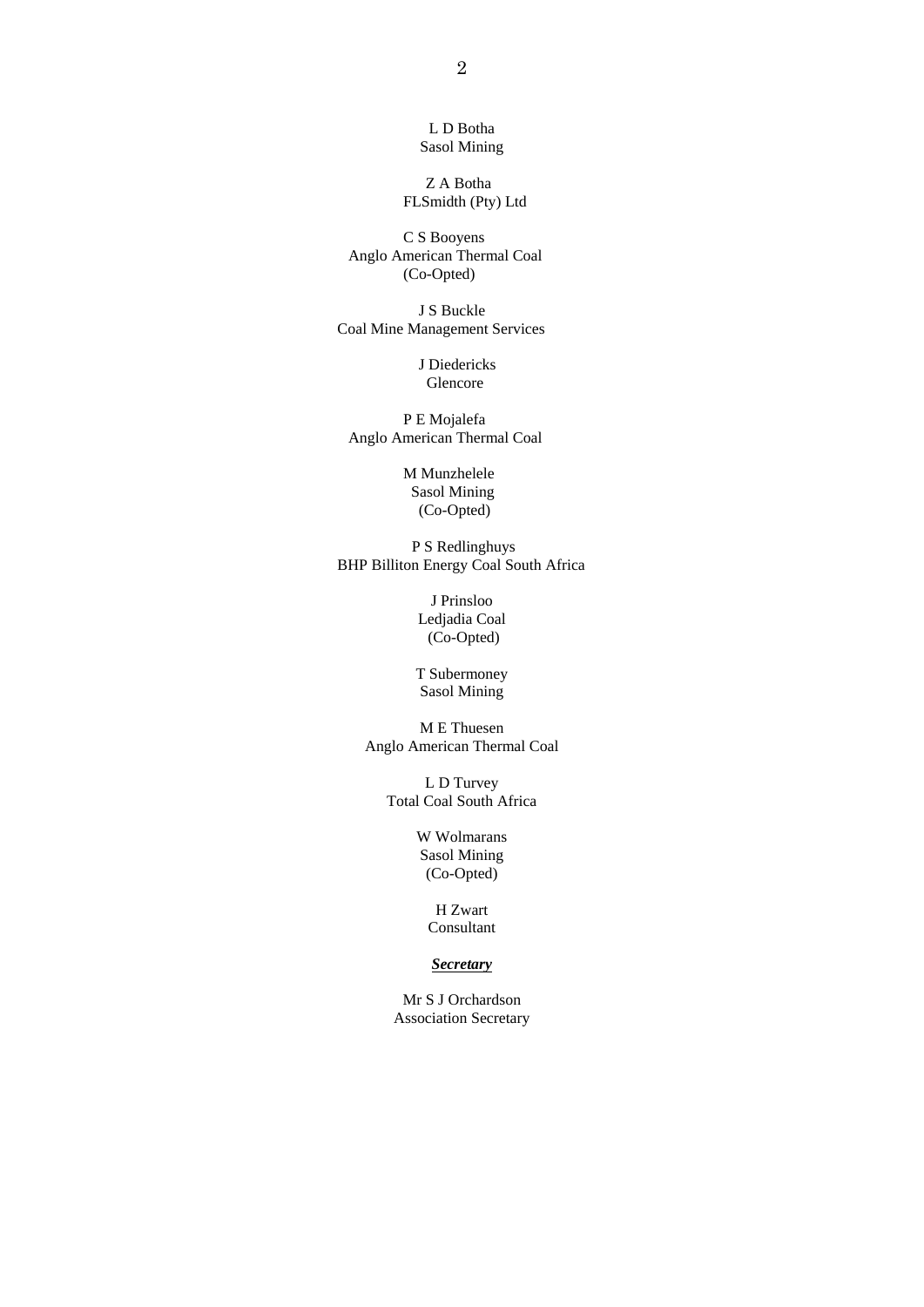## **VISION STATEMENT**

The vision statement is

*To be a professional, dynamic, value-adding and influential body in our Industry* 

#### *REPORT OF THE COUNCIL FOR THE YEAR ENDED 31 DECEMBER 2013*

The annual report presented to members of the Association on the occasion of the Thirty Fifth Annual General Meeting held at the Grace land Casino, Secunda on Thursday 13 February 2014.

#### *STRATEGIC PROCESS*

Your Council has continued to focus on the Association becoming an effective role player in the Coal Mining Industry. This process would be ongoing as the Council wished to ensure that the Association was effectively marketed and participated in the preparation of new legislation, Codes of Practice as well as safety targets and milestones set by the Mining Industry.

A strategic planning session was held in February 2013 to set out the Association's interaction with its various stakeholders during 2013.

The following priorities were identified and progressed through the year:

- Expanding on Diversity on Council
- Young Talent Forum
- Active Participation in Key Industry Forums eg: OH&SPC and MPA's
- Fatal Risk Protocol
- Passion for the Association and its activities.
- Stage 2 Qualifications for engineers.

As part of the process Council issues a Newsletter every quarter providing members some insight into Council affairs and updating members on the Association activities. The Council also issues a communication sheet after each meeting for circulation to Heads of Engineering and members.

The Council met with the Heads of Engineering from the major Mining Houses to discuss the Associations' strategic plan in January 2013 and then again in May 2013 to align itself with the objectives of each of the Mining Houses. This intervention continues to grow in importance and provides a unique opportunity to network with the Mining Houses representatives.

### *FINANCE*

The financial statements appended to this report indicate that income for the year amounted to  $R$ made up of subscriptions received during the year from Full and Student members, interest received from investments, Chamber of Mines publication subsidy and the successful technical symposium, safety workshop and golf day.

Expenditure amounted to R giving a surplus of R  $\cdot$ . Accumulated funds of R will be carried forward to the new financial year.

The successful technical symposium in June 2013 continues to generate funds for the Association and thanks go to Mr M E Thuesen, and his small but highly motivated team for making it a continued success.

As part of the Association's objectives a successful golf day was held in November 2013 which **generated an amount of R**  $\cdot$  The event also promoted fellowship amongst members. A safety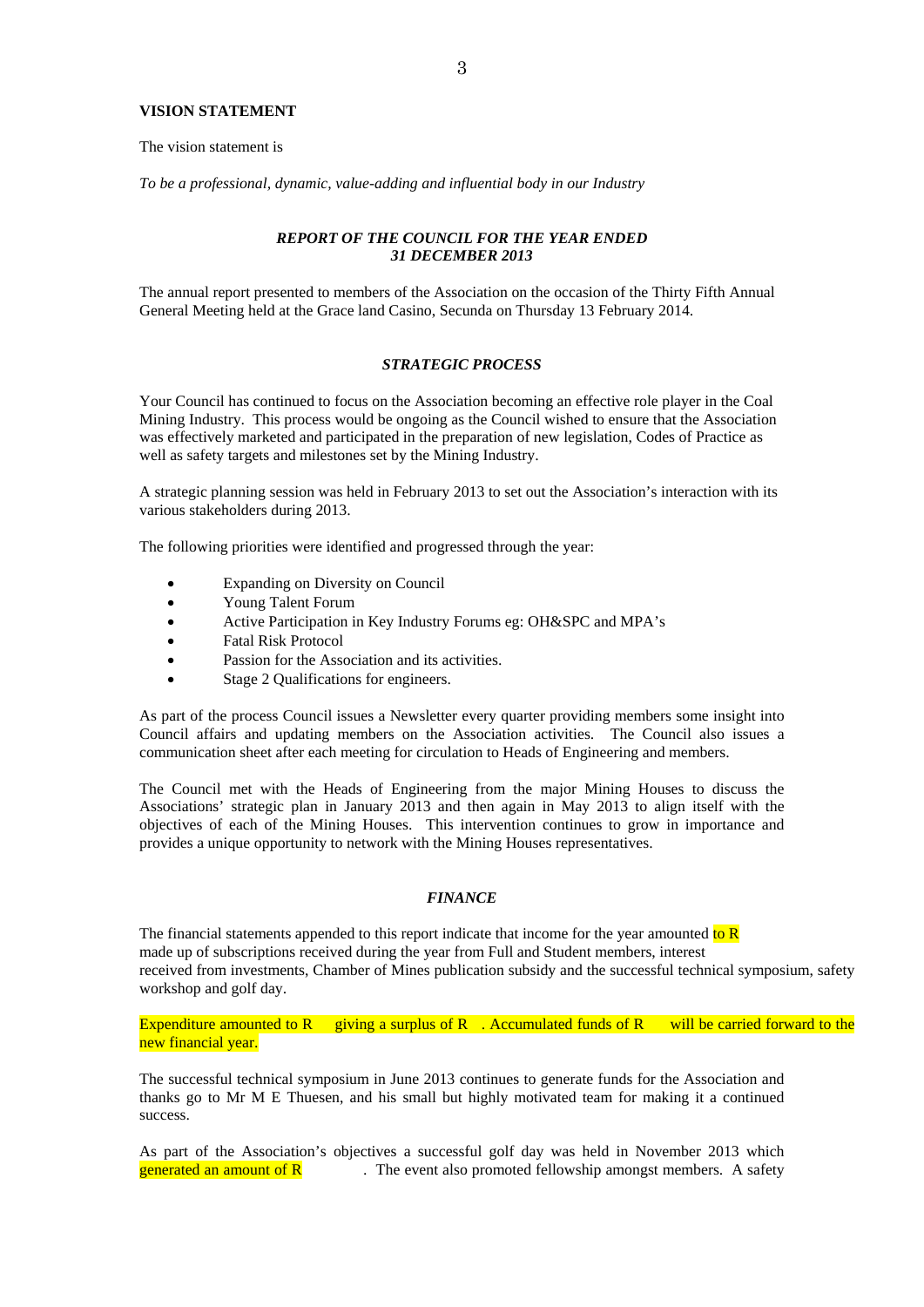workshop was to be held in October 2013; however this was cancelled as the mines were not able to provide the necessary papers on the topic. The Council thanks Mr L D Botha for his excellent work in making the golf day so successful.

The accumulated funds have been used to fund the Association's initiatives on the position of the certificated engineer, licensing, registration as well as an amount donated to charity. The amount to charity has been increased significantly in comparison to previous years due to the good standing of the Association's finances. The Council regularly strategizes on how to make best use of the surplus for the general advancement of the Association.

#### *SUBSCRIPTIONS*

In terms of the Powers vested in it by the Association's Constitution and Rules, Council has agreed that the annual subscriptions for the ensuing year (2013) for Full and Affiliate members would increase to R1080 (exclusive of VAT). The subscription for candidate members will be R1080 (exclusive of VAT).

#### *MEMBERSHIP*

The membership of the Association as at 31 December 2013 was 382 (388), made up of 196 (201) Full members, 35 (30) Affiliate members, 134 (139) Candidate Members, and 14 (18) Honorary Life members.

There has been a net decline of 6.

Council records that the percentage registered with ECSA as full members still complies with ECSA's requirement for SACEA to be recognized as a voluntarily Association with ECSA . Membership certificates are issued to new Full members of the Association on a regular basis at Regional Meetings.

### *MEETINGS*

In addition to the monthly meetings of Council, regular Regional Meetings were held during the year and feed-back from members through their Regional Representatives and Council members, provided valuable assistance to the workings of Council. The increased involvement required by your Council in a number of important areas meant that nine Council meetings were held during the course of the year.

During the year under review, Kwazulu Natal Regional and Limpopo Regional meetings were combined with those of the South African Colliery Managers' Association. The Council is pleased that Mr E Trouw has recently taken the role of the SACEA representative for the Southern regional.

The Limpopo Region continues to gather momentum under the guidance of Mr. J Sithole.

The nine Council and the Regional Meetings, a General Meeting and Joint Meetings with AMRE and SACMA were well supported during the year and shows the commitment by members to the Association.

Once again your President was invited to attend Council Meetings of the South African Colliery Managers' Association and wishes to thank its President, Mr G Van Der Westhuyzen for assisting in maintaining close ties between the two Associations.

The User Groups (Opencast and Plant) had a successful year with regular meetings and several technical visits. The Underground User Group unfortunately only managed to meet once this year which is disappointing, but a new Chairman has been identified for the coming year. Each User Group had a Council appointed Chairperson who ensures regular meetings and visits of interest.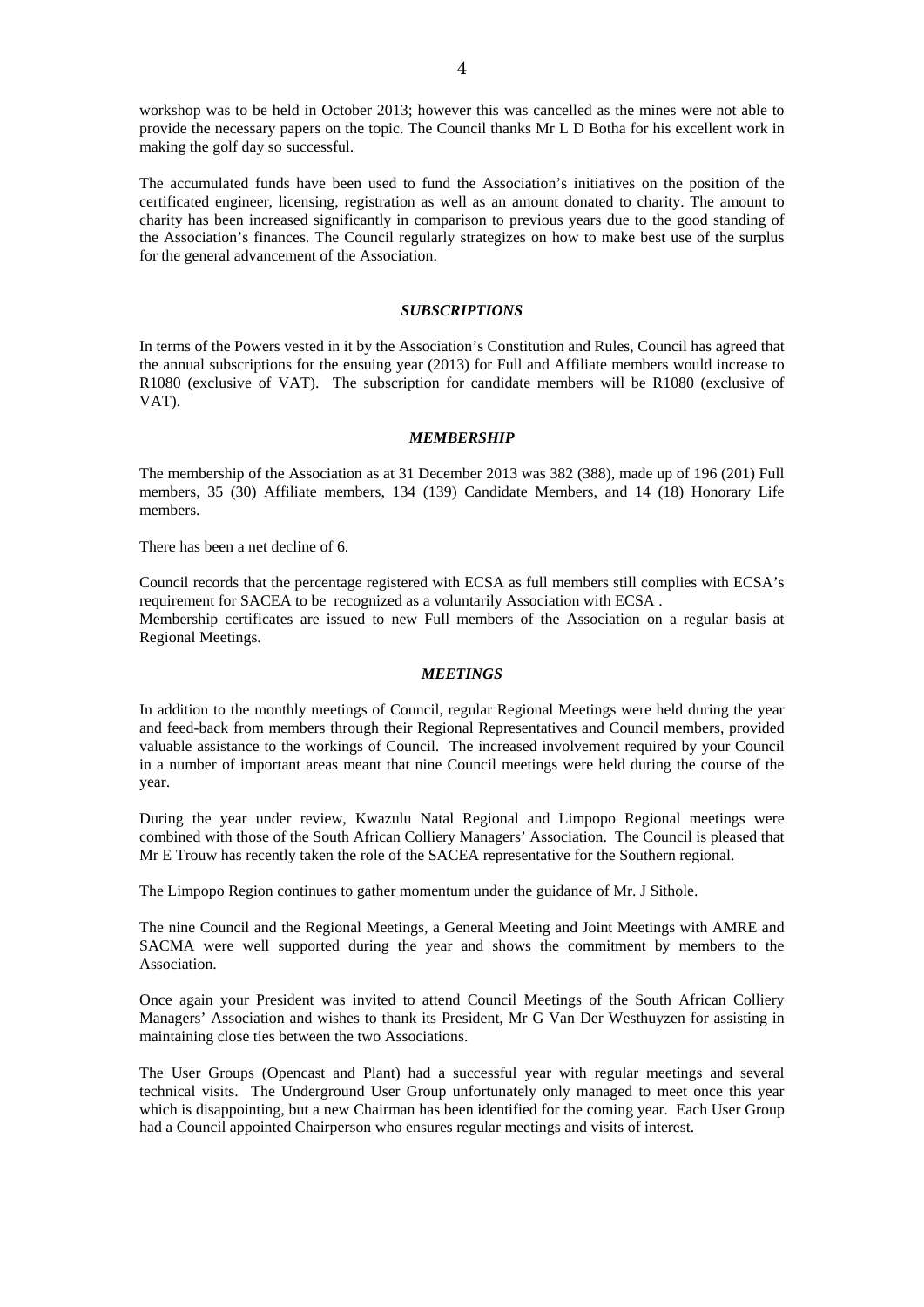## *YOUNG TALENT*

The SACEA Young Talent forum which made SACEA a household name to Engineering Professionals in training (PIT's) in 2012 continued its good work through the efforts of Ms C Booyens. Events were arranged to assist PIT's with gaining exposure, signing off Annexure E requirements and networking, including a GCC Workshop and technical visits.

To encourage networking Ms C Booyens arranged a SACEA Social event in collaboration with Pragma on 11 April 2013.

S Naidoo has created a junior engineer website, (http://www.jnrengineer.co.za) to assist PIT's in sharing information, preparing for the GCC examinations and. Past exam papers and some DMR guidelines can also be obtained through the website. SACEA Young Talent ensured this information has been shared to all PIT's on SACEA's member database.

#### *INTERMINE TECHNICAL VISITS*

Council will continue to seek out interesting and diverse technical visits for members, providing them the opportunity to experience other companies operations.

There were a number of Technical visits arranged by the Underground, Opencast and Plant Users Committees.

#### *MEETINGS OF PRESIDENTS AND VICE-PRESIDENTS*

The Association participated at the inter-Association meetings of Presidents and Vice-Presidents, held in June and November 2013.

These meetings continued to serve as a useful forum where matters of mutual interest and concern have been addressed, not only with other mining disciplines, but also at separate meetings with the President and senior representatives of the Chamber of Mines which take place immediately after the Presidents and Vice-Presidents the meetings.

Matters discussed and reports received at meetings with the Chamber at the June and November 2013 meeting included inter alia:

- Industrial Relations
- Learning HUB Update
- Mining Charter
- Enforcement Guidelines
- Safety performance
- Targets and Milestones MOSH Adoption Teams
- Dust and noise
- Environmental and Water Issues
- Eskom

## *SAFETY AND HEALTH*

#### **MINE SAFETY ACHIEVEMENTS**

The Association through Council continues to place a high priority on safety improvements, risk assessment and the elimination of accidents. Reports by members are made at all Association meetings and the DMR is invited to Regional meetings to address members.

Congratulations to the management and staff of all the mines who had safety achievements during 2013. These achievements will be acknowledged on 16 April at Coalsafe 2014.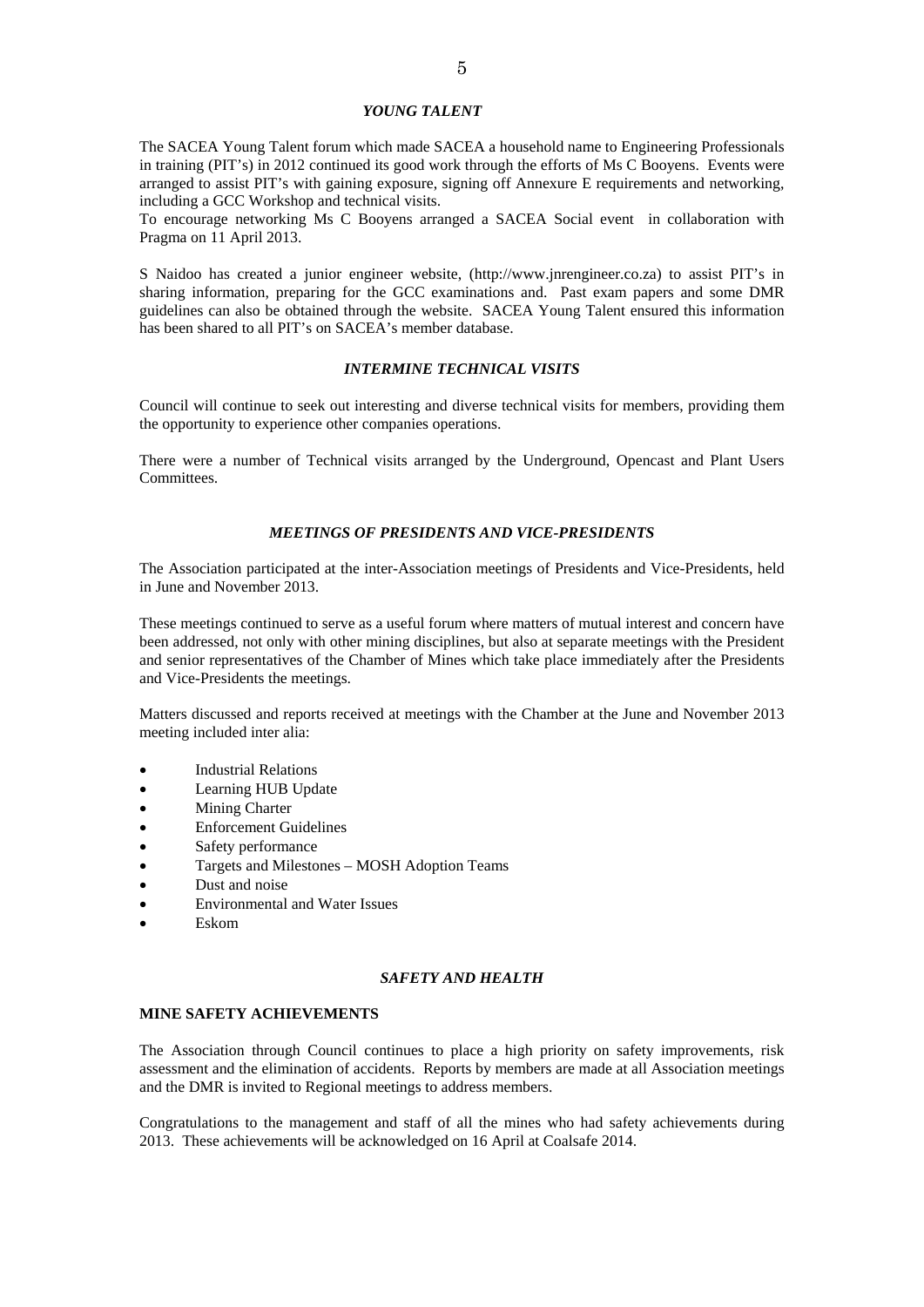### **ANNUAL SAFETY WORKSHOP**

The Council reports that 2013 workshop normally held in the last quarter of the year was cancelled as it was not possible to get enough presentations from mines to make it worthwhile.

### **2013 COLLIERY HEALTH AND SAFETY CAMPAIGN (COALSAFE)**

Your Association has once again been actively involved in the 2013 Colliery Safety and Health Campaign launch which took place on 18 April 2013 and remains fully committed to the Campaign's ideals for the promotion of safety and health in the Mining Industry.

#### **MINESAFE 2013**

Your Association also took part in the Minesafe 2013 at Emperors Palace in October 2013. Minesafe 2013 was the third joint collaboration of hard rock and coal mines on safety, occupational hygiene, environment and community, ending with presentations of safety achievements.

## *MINERALS ACT AND REGULATIONS*

## **MINING QUALIFICATIONS AUTHORITY (MQA) AND ENGINEERING COUNCIL OF SOUTH AFRICA (ECSA)**

Your Association continues to have a very active role in MQA and ECSA. During the year the following progress was made:

#### **MPA STEERING COMMITTEE (STEERCOM)**

The majority of Associations have resigned from the Mine Professional Associations Steering Committee with only SACEA and SACMA remaining. The Council will review the future strategy during its strategic session planned for February 2014. Mr D van Niekerk is the consultant to the MPA steering committee.

#### **THE ENGINEERING COUNCIL OF SA (ECSA)**

Your Association continues to play a very active role as a recognised Voluntary Association within ECSA.

The Association continues to meet its Voluntary Association status with ECSA and was recently granted its renewal of its VA status for a further 5 years.

#### **OCCUPATIONAL, HEALTH AND SAFETY POLICY COMMITTEE (OH&SPC)**

The Council would like to thank Mr J W Nel for his attendance and contribution.

The main focus of this committee is to represent employer bodies at a Chamber level on redrafting of legal requirements and other issues that may affect the Industry.

One of the focus areas was the representation of the Industry at the DMR to review the requirements of the conveyor regulations which were subsequently gazetted during the year

#### *SENTINEL RETIREMENT FUND*

The Association has actively participated and regularly received updates on performance through the South African Colliery Administrative and Financial Managers' Association's elected Trustee on the Sentinel Retirement Fund.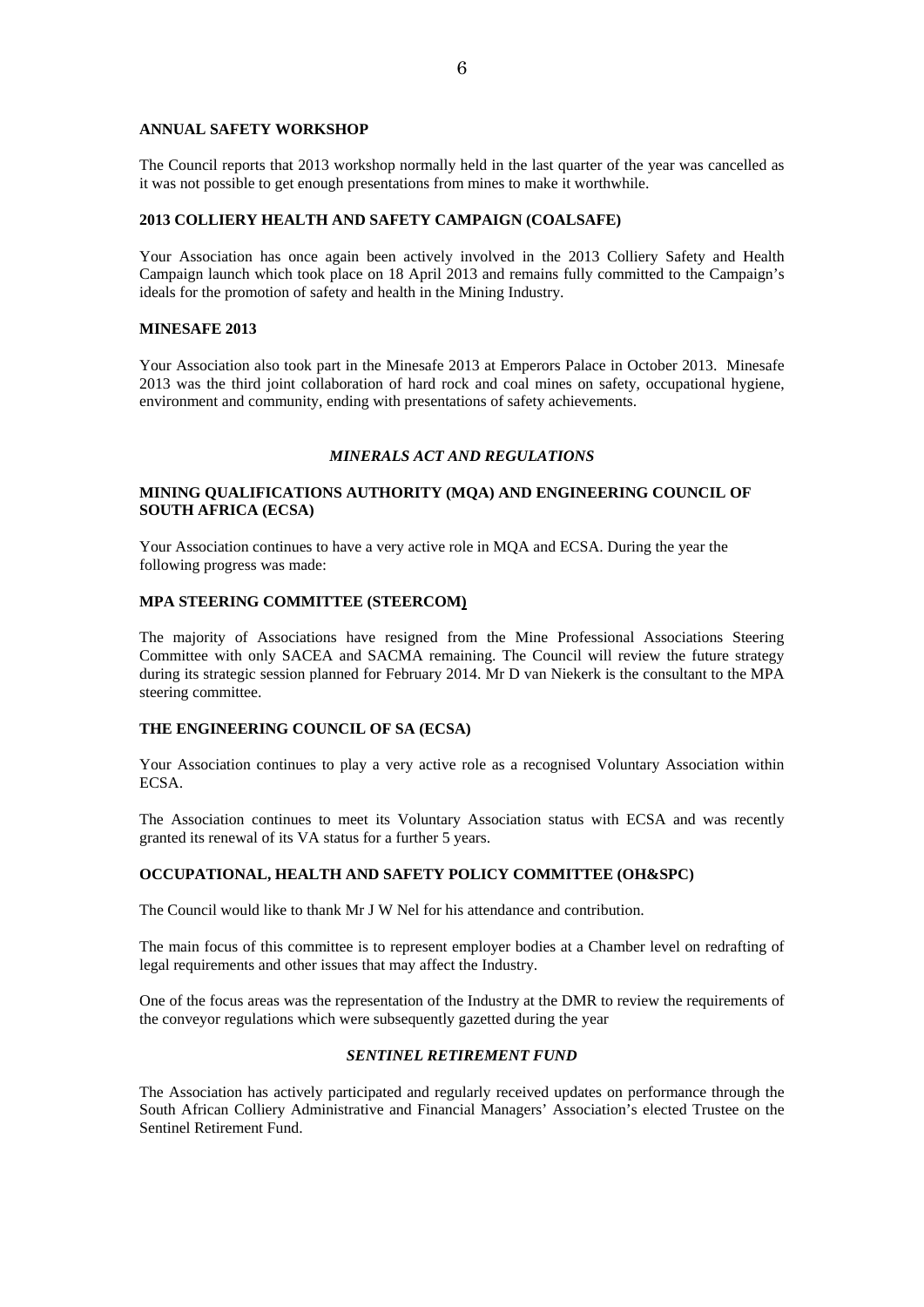# *PAPERS AND TECHNICAL NOTES*

Whilst it is noted that technical notes were presented during the year at regional meetings, the call for the preparation and presentation of full technical papers has largely gone unheeded, and your Council would again urge that this matter receive urgent attention from members as these technical papers, besides being a valuable source for the dissemination of information, also serve as an educational tool for future engineers.

The following technical papers and presentation was made at the Association's General Meeting on 6 September 2013:

- \* ECSA registration process by Mr JP Pearson
- \* The relationship between good housekeeping and compliance by Mr LD Botha.
- \*

The following technical presentations were made at the Association's Regional Meetings during the year:

- \* DMR regional report 2012 by Mr L Bezuidenhout
- \* Implementing successful solutions to brown fields process challenges by DRA<br>  $\frac{1}{2}$
- Fail safe brake systems by AIM
- \* Conveyor quality assurance and application by Dunlop
- \* Registering as a Professional certificate Engineer with ECSA by Mr A Bezuidenhout
- \* Fatigue Management seeing machine on trucks by Mr T Roets, Klipspruit
- \* New Legislation in the Mining Industry by Mr T Marumo
- DMR Presentation and a discussion on the regulation amendments of the MHSA Chapter 8 (by Aaron Nkosi, Equipment Inspector, Mpumalanga Region)
- \* Conveyors Manufacturing Association (CMA)'s perspective on the amendments of the MHSA Chapter 8 (by Simon Curry, Chairman of the CMA)
- \* Cleaning near moving conveyors project feedback (by Jeroen Maaren, Coaltech)
- Conveyor safety devices online testing system demonstration (by Meyer Naude)
- \* ExploSpot system: an explosion detection and suppression system (Michael van Niekerk, CEO)

#### *MERIT AWARDS*

Certificates of Merit were awarded to all the presenters (members of the Associations) who made presentations at General and Regional Meetings during the year.

The standard and quality of technical papers presented during 2013 continue to be of a high standard. The Editorial Committee has reviewed the 2013 papers presented at General, Regional Meetings and the Technical Symposium is pleased to award a merit award for the best paper to  $Mr$  for his paper entitled " "

#### *AWARDS SCHEME*

Your Council introduced an awards scheme in 2000 utilising the Association's surplus funds to promote the advancement of education within the engineering discipline of the Coal Mining Industry.

The best apprentice award for 2012/2013 at the Colliery Training College was awarded to Mr J Pretorius at a function in May 2013.

award for the Best Candidate engineer in 2013. (waiting details)

award for the Best certificated engineer in 2013. (waiting details)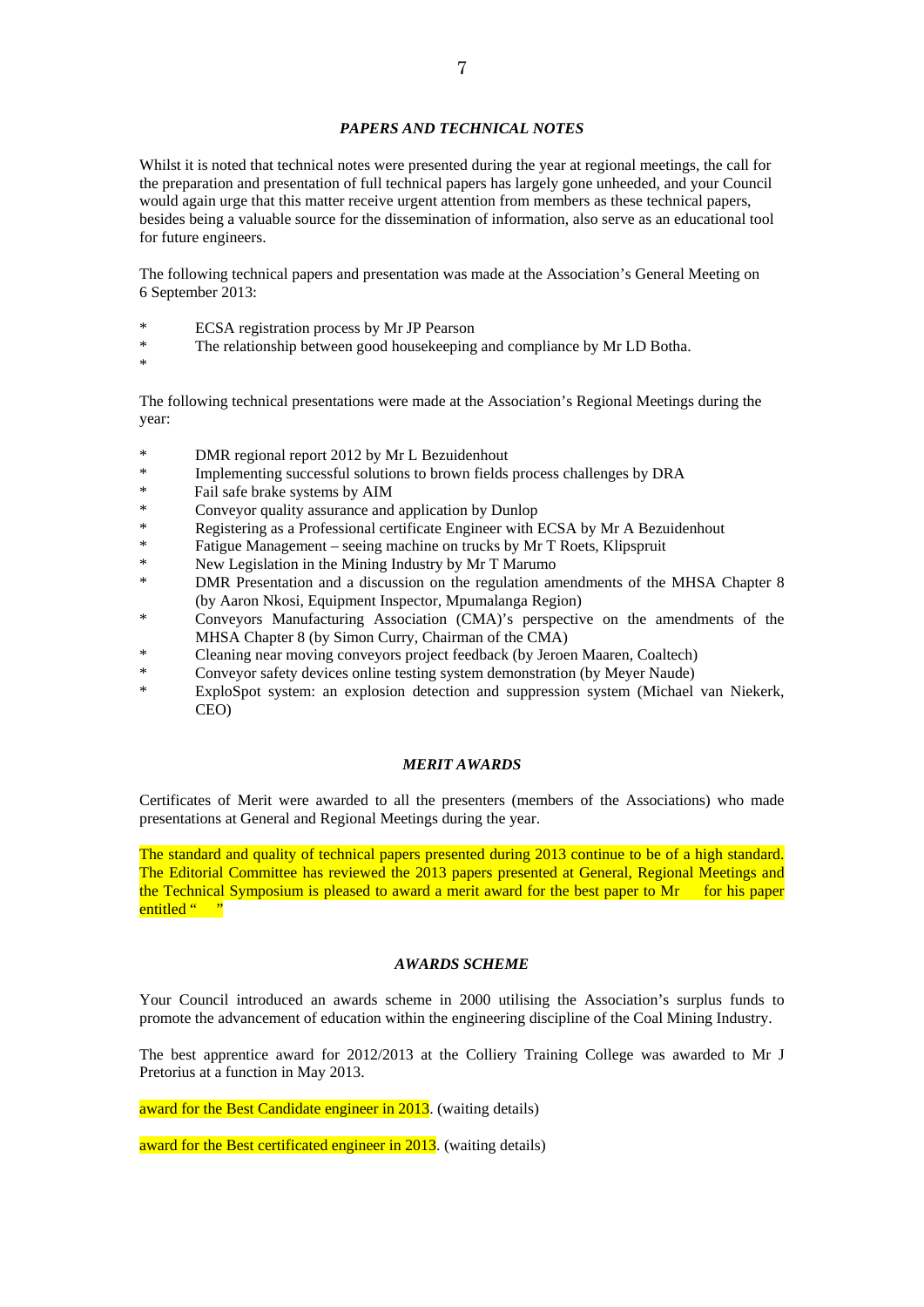# *PRESIDENTIAL FUNCTION*

The 2013 combined General Meeting and Annual Presidential Function was held at the Champagne Sports Resort in the Drakensburg on 5-8 September 2013. The function was attended by 54 members and provided an opportunity for members and families to network and share information.

The successful Presidential function culminated with the traditional Black Tie banquet on 7 September 2013.

#### *REPRESENTATION*

The Council wishes to express its appreciation to all the representatives and alternates who continued to give their time to ensure that the Association was well represented and its views made known, in a most professional manner on various committees.

| $\mathbf{i}$ | <b>Influencing Policy</b>           |                          |
|--------------|-------------------------------------|--------------------------|
|              | <b>DMR</b> Intervention             | President                |
|              | Chamber of Mines - OH&SPC           | J Diedericks/J W Nel     |
|              | - CM&EE                             | J Buckle/ W Wolmarans    |
|              | Standard Formulation (SAFA/SANS/65) | A Bezuidenhout           |
|              | <b>MOSH</b>                         | J Subermoney             |
|              | SACEA/SACMA Steering Committee      | G Q Gething/JW Nel       |
|              | Safety FRS                          | P Redelinghuys           |
|              | SANS TC 82 & 66                     | W Wolmarans              |
|              | <b>EMESRT</b>                       | M Thuesen                |
|              | Safety Workshop                     | P Munzhelele/ L Botha    |
|              | <b>Conveyor Regulations</b>         | J W Nel                  |
|              | <b>MRS</b>                          | J Du Plessis/W           |
|              |                                     | Wolmarans                |
| ii)          | <b>Skills Security</b>              |                          |
|              | Young Talent Development            | C Booyens/               |
|              |                                     | P Redelinghuys/Z A       |
|              |                                     | Botha                    |
|              | Commission of Examiners (GCC)       | P E Mojalefa             |
|              | ECSA - Registration                 | A Bezuidenhout/J         |
|              |                                     | Prinsloo                 |
|              | <b>MQA</b>                          | Z A Botha/G Gething      |
|              | <b>MQA SGB</b>                      | Z A Botha/ S Buthelezi   |
|              | <b>ESGB</b>                         | PE Mojalefa/S Buthelezi/ |
|              |                                     | J Sithole                |
|              | <b>CTC</b>                          | Z A Botha/P              |
|              |                                     | Redelinghuys             |
|              |                                     |                          |
| iii)         | <b>Branding and Communication</b>   |                          |
|              | Website                             | P Redelinghuys/          |
|              |                                     | S Buthelezi              |
|              | <b>Branding</b>                     | C Booyens                |
|              | Communication                       | C Booyens                |
|              | Finance and Budgeting               | L Kilian/ J Du Plessis   |
|              | <b>SACEA Hymn Sheet</b>             | President                |
|              |                                     | & representatives        |
|              | <b>HOE Engagement</b>               | President                |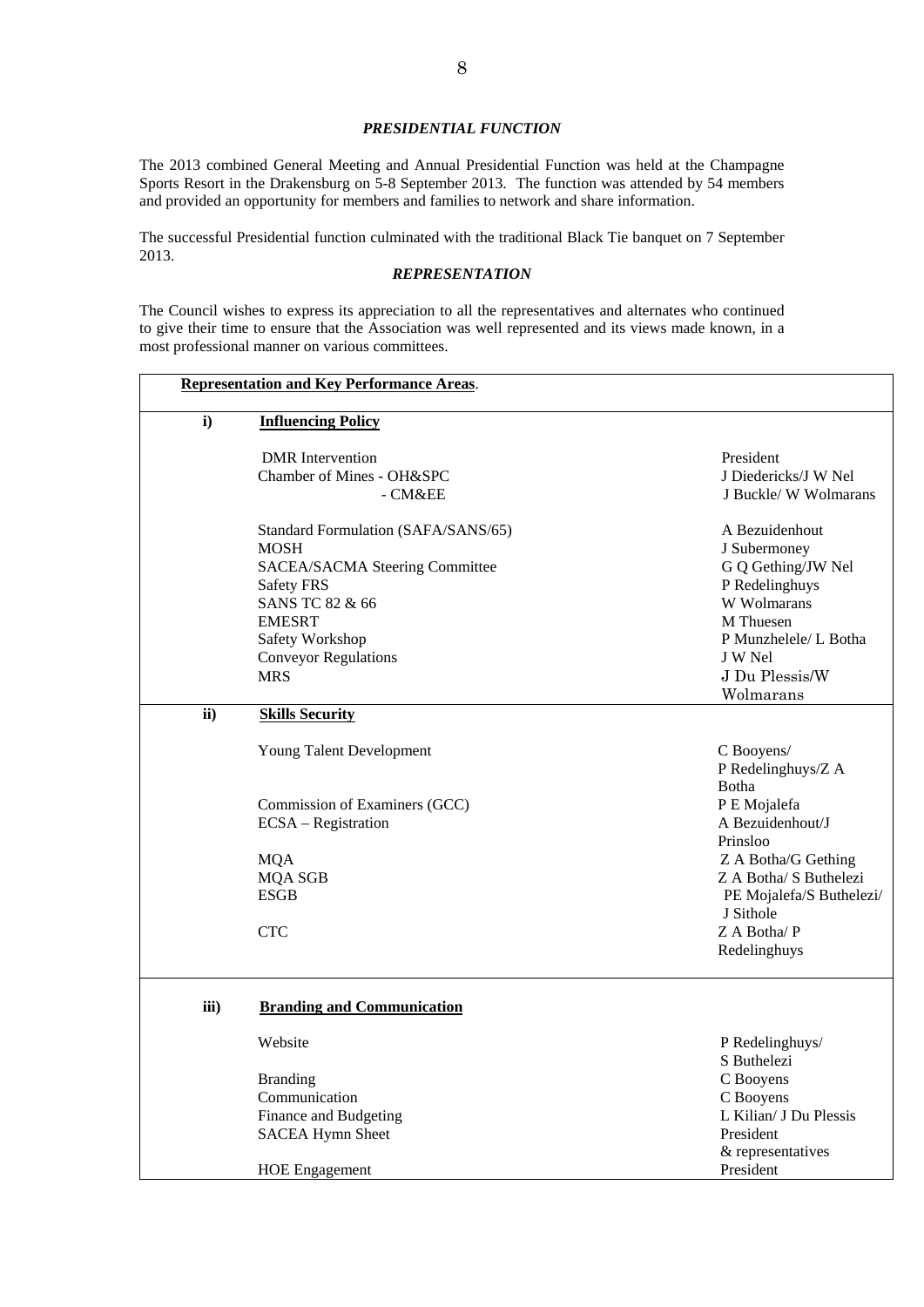|               |                                                                                                                                                                                                       | & representatives                                                                                                               |
|---------------|-------------------------------------------------------------------------------------------------------------------------------------------------------------------------------------------------------|---------------------------------------------------------------------------------------------------------------------------------|
| iv)           | <b>Participation and Value</b>                                                                                                                                                                        |                                                                                                                                 |
|               | <b>Legal Awareness</b>                                                                                                                                                                                | L D Turvey/G Q Gething                                                                                                          |
|               | <b>Regional Meetings</b>                                                                                                                                                                              | S Buthelezi/ J Sithole/<br>E Trouw                                                                                              |
|               | <b>User Groups</b><br>Opencast<br>Underground<br>Plant<br><b>Small Mines</b>                                                                                                                          | L D Turvey<br>P Redlinghuys<br>J Diedericks<br>J Buckle                                                                         |
|               | Golf Day<br><b>Presidential Function</b><br>Recognition and Awards                                                                                                                                    | L D Botha<br>President<br>Vice-Presidents<br>& Regional, User<br>Group Chairman                                                 |
| $\mathbf{v})$ | <b>Technical Content Delivery (Excellence)</b>                                                                                                                                                        |                                                                                                                                 |
|               | CPD Administration (ECSA)                                                                                                                                                                             | J J Du Plessis/A<br>Bezuidenhout                                                                                                |
|               | Limpopo Expansion<br><b>Technical Symposium</b><br>Safety Workshop<br>Coaltech & Research<br><b>SACEA Diversity</b>                                                                                   | J W Nel/J Sithole<br>M Thuesen<br>P Munzhelele<br>President                                                                     |
| vi)           | <b>SACEA Governance</b>                                                                                                                                                                               |                                                                                                                                 |
|               | Finance and Administration<br>Subscriptions<br><b>Sasol Mining</b><br><b>BECSA</b><br>Xstrata Coal<br><b>Anglo Operations</b><br>Exxaro Coal<br><b>Mining Contractors</b><br><b>Service Providers</b> | G Q Gething/L D Botha<br>L D Botha<br>P Redlinghuys<br>G Q Gething<br>P E Mojalefa<br>L Kilian<br>J Buckle<br>Regional Chairman |
|               | Code of Conduct<br>Constitution<br>Annual General Meeting 2014<br>Annual Strategic Session 2014<br><b>Council Meetings</b><br><b>MPAS Committee of Management</b>                                     | Z A Botha<br>J Du Plessis<br>G Q Gething<br>G Q Gething<br>President<br>J W Nel/S Buthelezi/<br>G Q Gething                     |

# *WEBSITE*

The Association's website is address is www.sacea.org.za. The website is functional and periodically updated.. The website gives members valuable information on Association as well as contact details for representatives on Council and other Committees.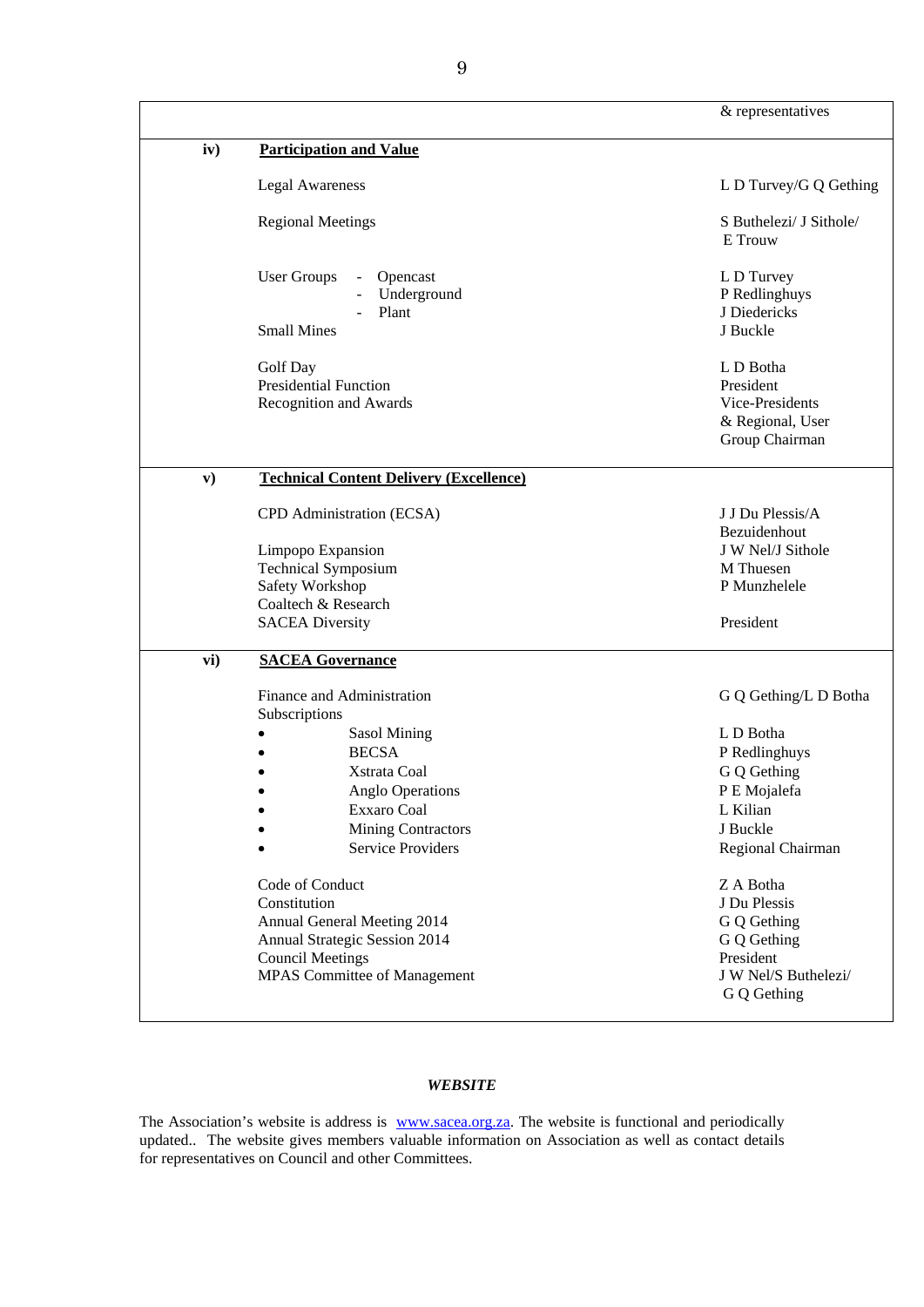## *GOLF DAY*

The Association again hosted a highly successful golf day at Graceland on 9 November 2013. Council wished to place on record its thanks to Mr L D Botha for the organisation of the event and the sponsors who generously supported the occasion.

#### *JOINT SACEA/AMRE GENERAL MEETING*

The annual joint SACEA/AMRE General Meeting, hosted by AMRE, was held on 13 August 2013 at the Kloof Country Club, Glenharvie. This is proving to be a popular interaction between the two Associations.

A technical visit was held to the new steel headgear at South Deep Mine, followed by three presentations:

- \* Gieta Gold Mine Sag Mill upgrade by J Jansen Van Rensburg
- Mill Self- Disengagement Barring Systems by J Jansen Van Rensburg
- \* Add car project at Glencore by P Marsay

#### *JOINT GENERAL MEETING OF COAL ASSOCIATIONS*

A Joint General Meeting was held on 14 November 2013 at which the following presentations were made:

- \* MOSH Adoption: Transport and Machinery PDS by Mr D Van Der Merwe (SACEA)
- \* Mine Rehabilitation and mine closure by Mr T Davids (SACAFMA)
- \* Careers for safety managers by Mr W Longueira (SACEPA)
- \* 2013 wage negotiations by Dr E Strydom (SACHRA)

## *TECHNICAL SYMPOSIUM*

A technical symposium, "Safer, Better, Faster" was held on 20 June 2013. The following papers presented were:

Truck bumper progress (Hennie Klopper –Anglo American) Dragline Bucket Development (Stephen Sester - ESCO) Haul truck brake testing (Iwan Labotski – EXXARO) Highwall mining experience- ADDCAR (P Marsay– Glencore) SASOL Underground Collision Avoidance Systems (Frederick Schwab –SASOL Mining) Dragline boom crack detection (Rudolf Jahn - BECSA) Active tyre pressure inflation system (Adrian Hohls – Anglo American)) **Haul truck rim failures (Prince Malatii – EXXARO)**  Mining machinery access systems (C Gray and H Gray– Trysome) Conveyor Safety (Simon Curry –Conveyor Safety Association) PDS System development for Thermal Coal Underground (Anton Lourens -Booyco Electronics) Air filter extension on surface drills (Herman Heukelman - BECSA)

The Council wishes to thank Mr M E Thuesen for sustaining this initiative.

The next annual technical symposium will be held on  $19<sup>th</sup>$  June 2014. This will be an ideal opportunity to showcase the technical knowledge of members of the Associations and will give the opportunity to share knowledge and network. ECSA continuing professional development credits will be awarded. *WORKING AT HEIGHTS AND LIFTING OPERATIONS SYMPOSIUM*